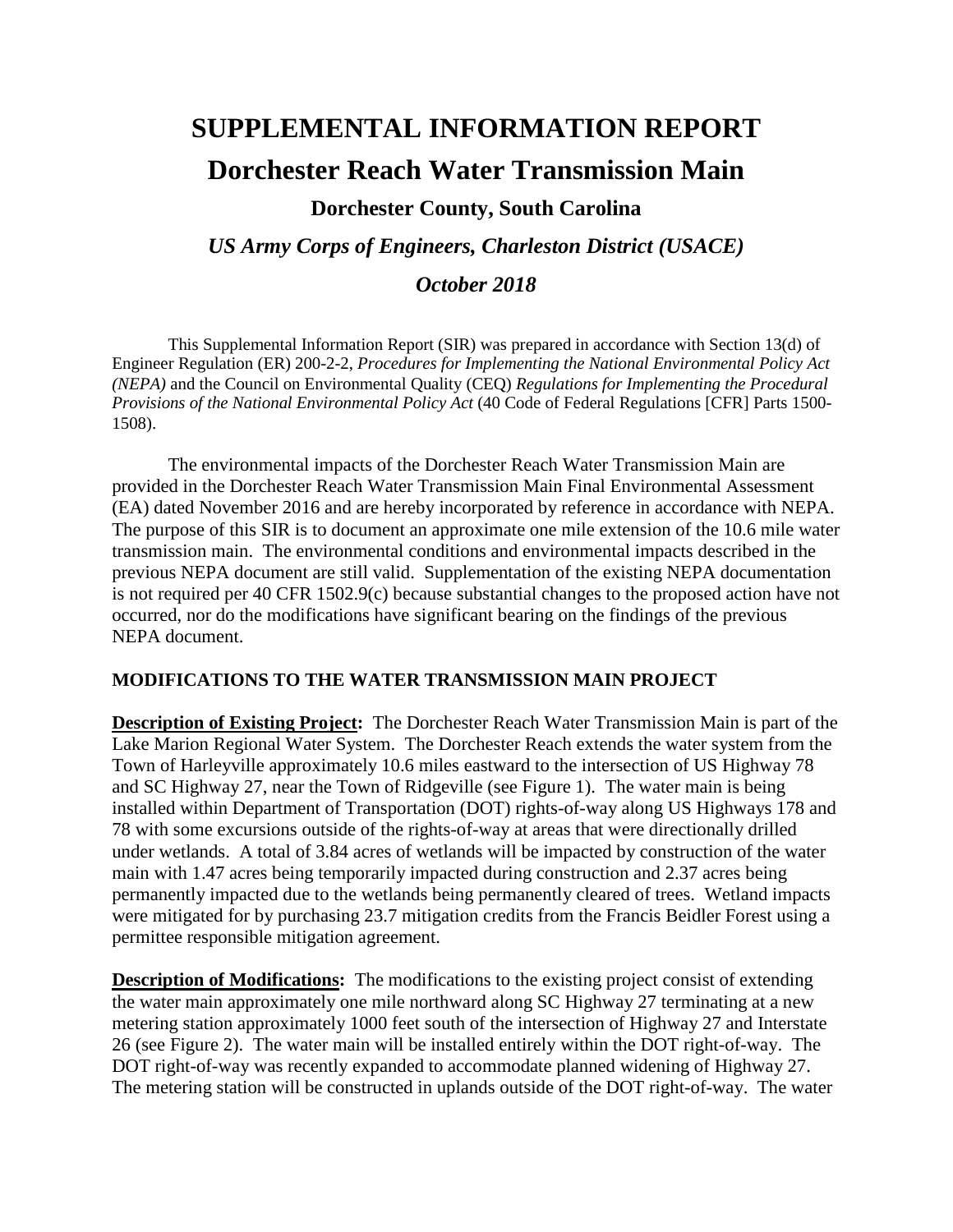

**Figure 1 – Existing Dorchester Reach Water Transmission Main**

main will be installed using 'cut and cover' construction methodology, and will be installed through four small areas of wetland. Construction work in the wetlands will follow the guidelines in U.S. Army Corps of Engineers Nationwide Permit Number 12.

### **ENVIRONMENTAL CONSIDERATIONS**

Three of the four wetlands that will be impacted by extending the water main, will be impacted by DOT's upcoming widening of Highway 27. The impacts due to the road widening involve fill, excavation, and clearing. DOT has already mitigated for these impacts by purchasing mitigation credits from the Brosnan Forest Mitigation Bank. The fourth wetland being impacted by extending the water main, near the intersection of Highway 27 and Highway 78, was previously impacted during DOT's realignment of the Hwy 27/78 intersection. The impacts due to re-alignment of the intersection involved fill, excavation, and clearing. DOT has already mitigated for these impacts by purchasing mitigation credits from the Pigeon Pond Mitigation Bank and from the Francis Beidler Forest In Lieu Fee Mitigation program. Installation of the water main within the DOT right-of-way will have no further impacts on these four wetlands.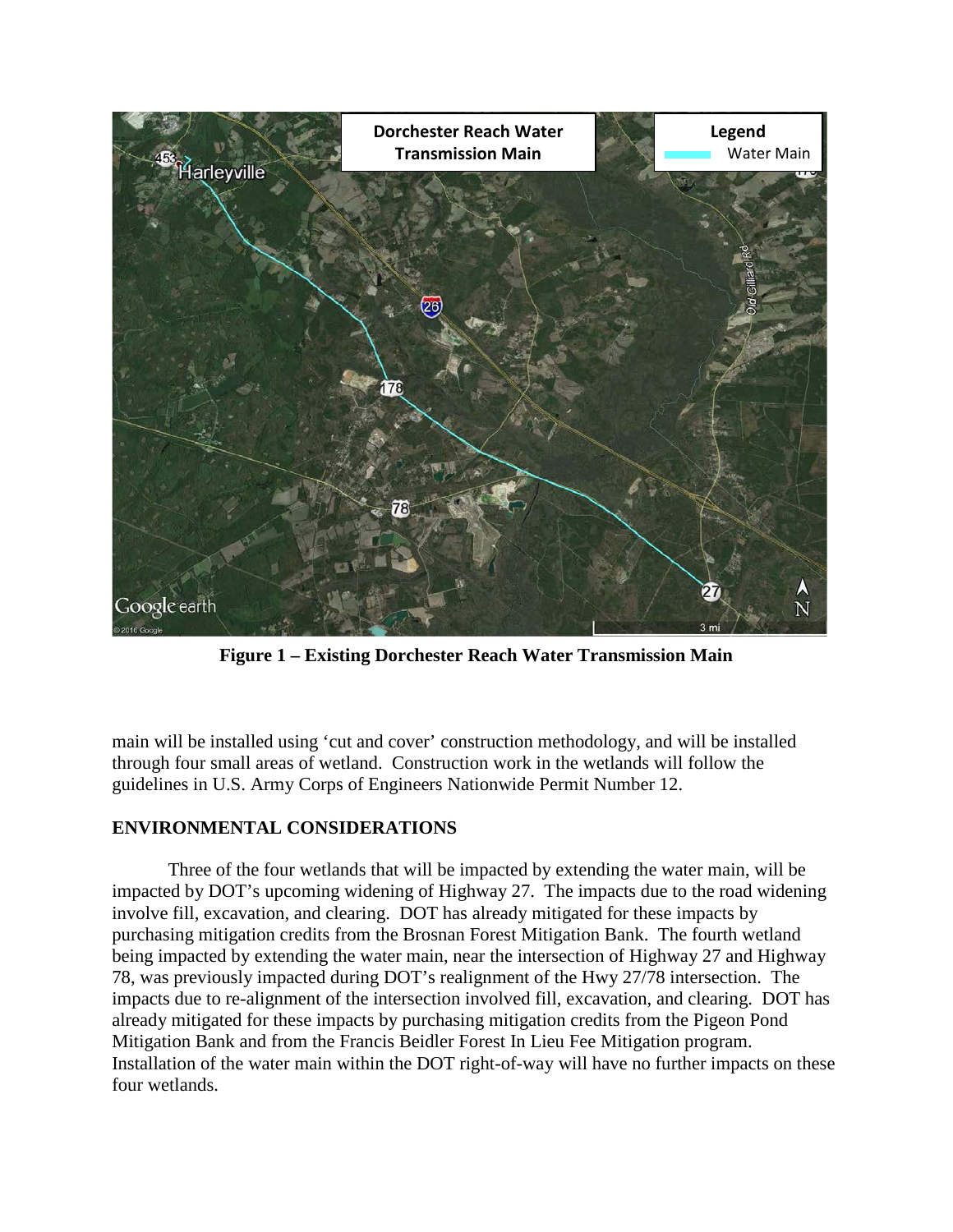

**Figure 2 – Highway 27 Addition to Dorchester Reach Water Transmission Main**

There are no threatened or endangered species present within or near the footprint of the expanded Dorchester Reach Water Transmission Main project. The project's footprint was also investigated for potential archaeological or cultural resources during the investigation for the original project; no archaeological/cultural resources were found within the projects footprint (a copy of the report is in Appendix A of the November 2016 Final EA). The South Carolina Department of Health and Environmental Control – Office of Ocean and Coastal Resource Management (DHEC-OCRM) issued a Federal Consistency concurrence on December 30, 2016 that the Dorchester Reach Water Transmission Main project was consistent to the maximum extent practicable with the South Carolina Coastal Zone Management Program. The extension of the water main will require an amendment to this concurrence from DHEC-OCRM. The request for an amendment has been submitted to DHEC-OCRM and coordination with DHEC-OCRM staff has indicated that concurrence will be granted. The extension of the water main was evaluated for compliance with other environmental protection statutes and executive orders. There were no results from this re-evaluation that altered the findings of the November 2016 Final EA.

#### **SUMMARY OF DECISION**

The modifications to the action have been re-reviewed by the USACE for environmental compliance, and are not expected to result in any significant adverse environmental impacts as described by the National Environmental Policy Act of 1969. Supplementation of the Dorchester